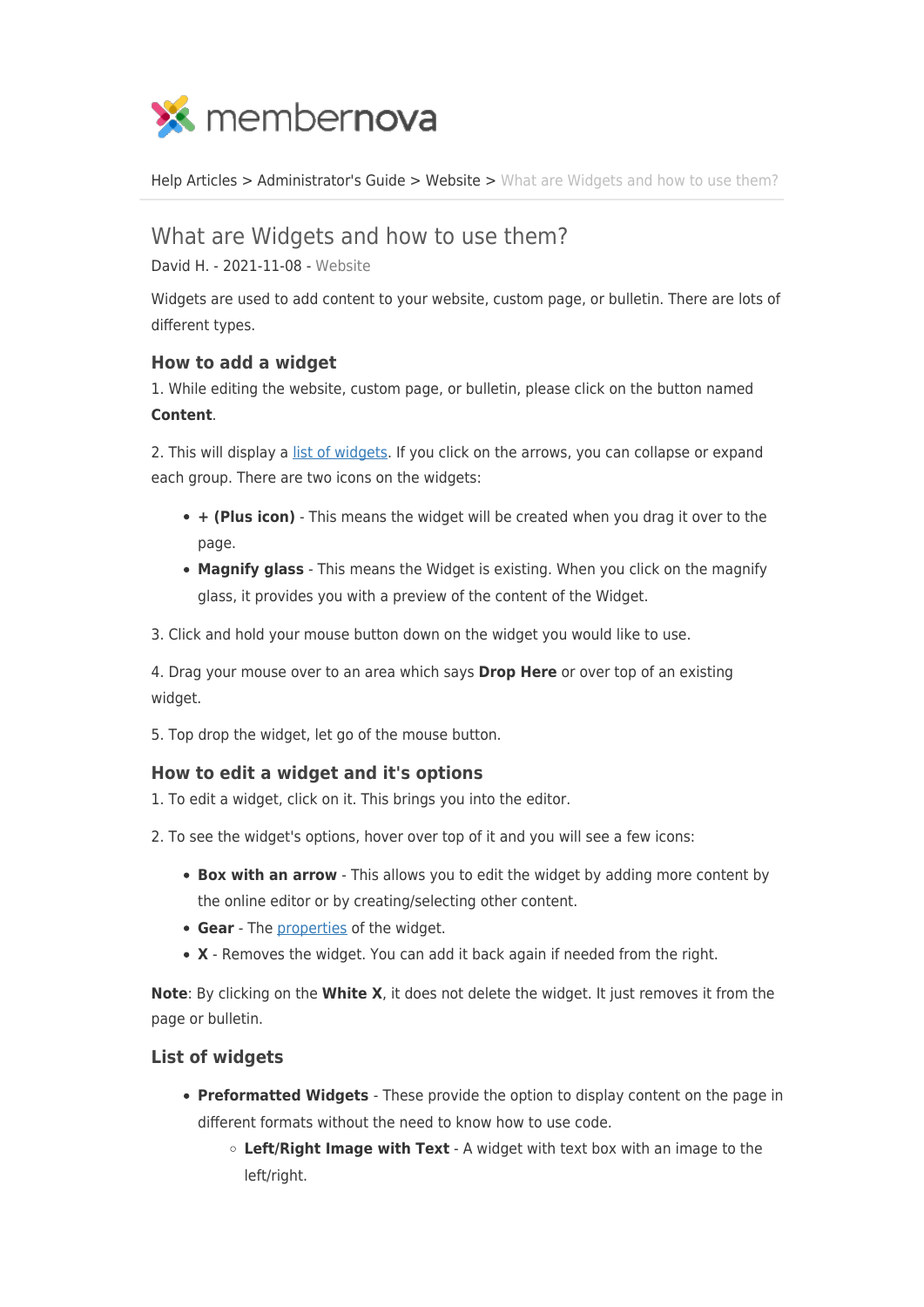- **Image with Caption** An image with a text box below it.
- **Triple Image Above Text** Three images with a text box below each one.
- **Article with Left/Right Image** A text box with a image to the left/right of it, with a title and a button.
- **Text Only** A text box.
- **Triple/Double Column Text** Three/Two text boxes in columns.
- **Single Button** A button which can be used to create a link.
- **Call To Action** A header with three buttons in a row below it which can be used to create links.

**Note** - Text boxes can contain text, images, and more.

- **Essentials** Popular widgets to have on the page:
	- **Custom Pages**  Displays a list of Custom Pages which are selected to be shared on the home page.
	- **Home Page Photo Albums**  Displays a list of Photo Albums which are selected to be shared on the home page.
	- **Home Page Stories** Displays a list of Stories which are selected to be shared on the home page.
	- **Contact Us** A small form which a person can fill out to send an email to a set email address. The email address is not displayed on the page.
	- **Carousel** A widget which has rotating images pulled from a Photo Album.
- **Links** A widget which displays a list of links you add into it.
- **Events** A widget which displays a list of upcoming [events](https://www.membernovasupport.com/kb/events-3).
- **Bulletin & PR** Widgets which have to do with the bulletin and public relations:
	- **All Sponsors**  A list of all sponsors pulled from the Sponsors module.
	- **Animated Sponsors**  A box with rotating sponsors, pulled from the Sponsors module.
	- **Single Sponsor**  A single sponsor pulled from the Sponsors module. When the page gets refreshed, it displays a different sponsor.
	- **Bulletins**  A list of selected bulletins.
	- **Facebook Like Button**  When a site visitor clicks the icon to "Like" the page, it links to the visitor's Facebook account. Depending on the visitor's Facebook settings, this may appear in their Facebook news feed and link others to your page.
	- **RSS**  A custom RSS feed.
- **Custom Widgets (Global)** This widget allows you to add custom content in it. It could be text, images, website code, and more. The **Global** means, the same widget can be displayed and updated on other custom pages. This is helpful if you want the same content to be displayed on multiple pages.
- **Custom Widgets (Page Specific)** This widget allows you to add custom content in it. It could be text, images, website code, and more. The **Page Specific** means,